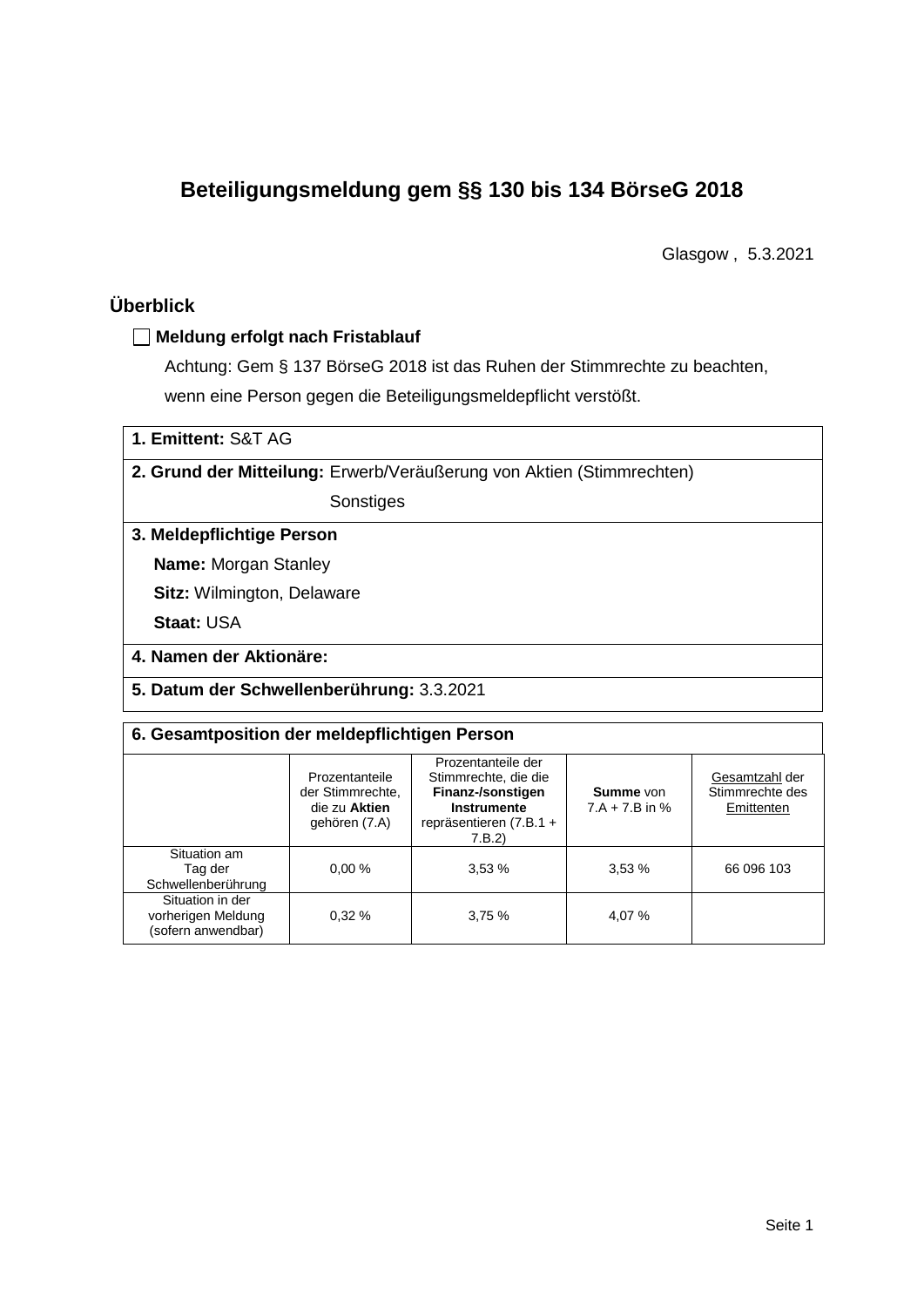# **Details**

 $\overline{\Gamma}$ 

# **7. Details über die gehaltenen Instrumente am Tag der Berührung der Schwelle:**

| A: Stimmrechte, die zu Aktien gehören |                                           |                                      |                                           |                                         |  |  |
|---------------------------------------|-------------------------------------------|--------------------------------------|-------------------------------------------|-----------------------------------------|--|--|
| <b>ISIN der Aktien</b>                |                                           | Anzahl der Stimmrechte               | Prozentanteil der Stimmrechte             |                                         |  |  |
|                                       | <b>Direkt</b><br>$(S$ 130 BörseG<br>2018) | Indirekt<br>$(S$ 133 BörseG<br>2018) | <b>Direkt</b><br>$(S$ 130 BörseG<br>2018) | Indirekt<br>$(S$ 133 Börse $G$<br>2018) |  |  |
| AT0000A0E9W5                          | U                                         |                                      | 0.00%                                     | 0.00%                                   |  |  |
| Subsumme A                            | O                                         |                                      |                                           | 0.00%                                   |  |  |

| B 1: Finanzinstrumente / sonstige Instrumente gem § 131 Abs 1 Z 1 BörseG 2018                                                                        |             |              |           |       |  |
|------------------------------------------------------------------------------------------------------------------------------------------------------|-------------|--------------|-----------|-------|--|
| Anzahl der Stimmrechte<br>Prozentanteil der<br>die erworben werden<br>Ausübungsfrist<br>Verfalldatum<br>Art des Instruments<br>Stimmrechte<br>können |             |              |           |       |  |
| Right of recall over<br>securities lending<br>agreements                                                                                             | at any time | at any time  | 2 042 466 | 3.09% |  |
|                                                                                                                                                      |             | Subsumme B.1 | 2 042 466 | 3.09% |  |

| B 2: Finanzinstrumente / sonstige Instrumente gem § 131 Abs 1 Z 2 BörseG 2018 |                                     |                |                                    |                           |                                     |
|-------------------------------------------------------------------------------|-------------------------------------|----------------|------------------------------------|---------------------------|-------------------------------------|
| Art des<br>Instruments                                                        | Verfalldatum                        | Ausübungsfrist | Physisches oder<br>Cash Settlement | Anzahl der<br>Stimmrechte | Prozentanteil<br>der<br>Stimmrechte |
| <b>Retail Structured</b><br>Product                                           | From<br>06.08.2068 to<br>19.09.2068 | at any time    | Cash                               | 3 0 4 5                   | 0.00%                               |
| <b>Equity Swap</b>                                                            | 21.01.2022                          | at any time    | Cash                               | 286 157                   | 0.43%                               |
|                                                                               |                                     |                | Subsumme B.2                       | 289 202                   | 0.44%                               |

 $\overline{\phantom{a}}$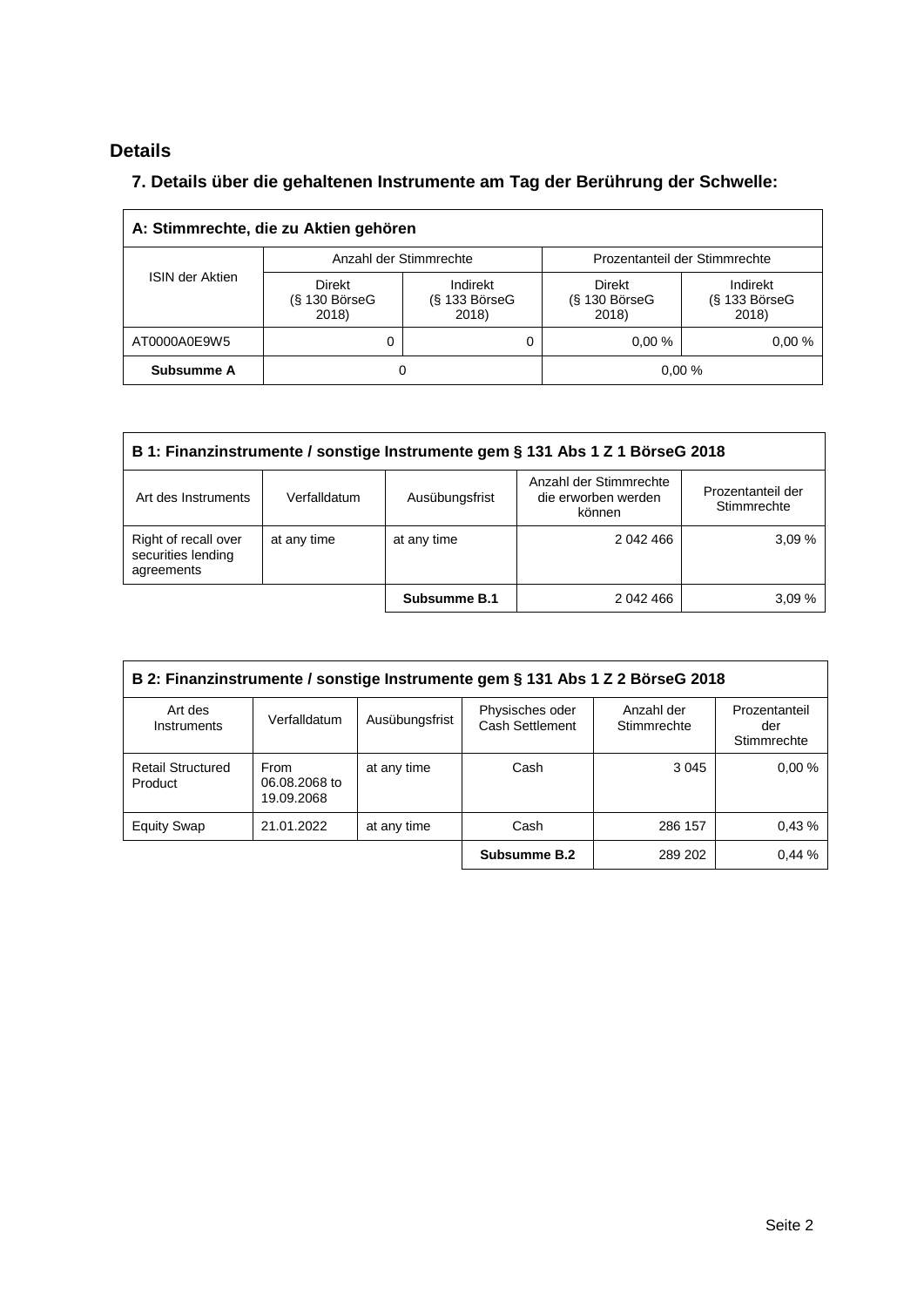## **8. Information in Bezug auf die meldepflichtige Person:**

Die meldepflichtige Person (Punkt 3) wird nicht von einer natürlichen/juristischen Person kontrolliert und kontrolliert auch keine andere Person, die direkt oder indirekt Instrumente am Emittenten hält.

 $\boxtimes$  Volle Kette der kontrollierten Unternehmen, über die die Stimmrechte und/oder Finanz-/sonstigen Instrumente gehalten werden, beginnend mit der obersten kontrollierenden natürlichen oder juristischen Person:

| Ziffer         | <b>Name</b>                                      | Direkt kontrolliert<br>durch Ziffer | Direkt gehaltene<br>Stimmrechte in<br>Aktien (%) | Direkt gehaltene<br>Finanz-<br>/sonstige<br>Instrumente $(\%)$ | <b>Total von beiden</b><br>$(\% )$ |
|----------------|--------------------------------------------------|-------------------------------------|--------------------------------------------------|----------------------------------------------------------------|------------------------------------|
| 1              | Morgan Stanley                                   |                                     |                                                  |                                                                |                                    |
| $\overline{2}$ | Morgan Stanley<br>Capital<br>Management,<br>LLC  |                                     |                                                  |                                                                |                                    |
| 3              | Morgan Stanley<br>Domestic<br>Holdings, Inc.     | 2                                   |                                                  |                                                                |                                    |
| 4              | Morgan Stanley<br>& Co. LLC                      | 3                                   | 0,00%                                            | 1,34 %                                                         | 1,34 %                             |
| 5              | Morgan Stanley<br>International<br>Holdings Inc. | 1                                   |                                                  |                                                                |                                    |
| 6              | Morgan Stanley<br>International<br>Limited       | 5                                   |                                                  |                                                                |                                    |
| 7              | Morgan Stanley<br>Investments<br>(UK)            | 6                                   |                                                  |                                                                |                                    |
| 8              | Morgan Stanley<br>& Co.<br>International plc     | 7                                   | 0,00%                                            | 2,18 %                                                         | 2,18 %                             |
|                |                                                  |                                     |                                                  |                                                                |                                    |

# **9. Im Falle von Stimmrechtsvollmacht**

Datum der Hauptversammlung: -

Stimmrechtsanteil nach der Hauptversammlung: - entspricht - Stimmrechten

# **10. Sonstige Kommentare:**

The notification was triggered as a result of disposal of voting rights and exercise of instruments which resulted in Morgan Stanley¿s holdings crossing below 4%.

Glasgow am 5.3.2021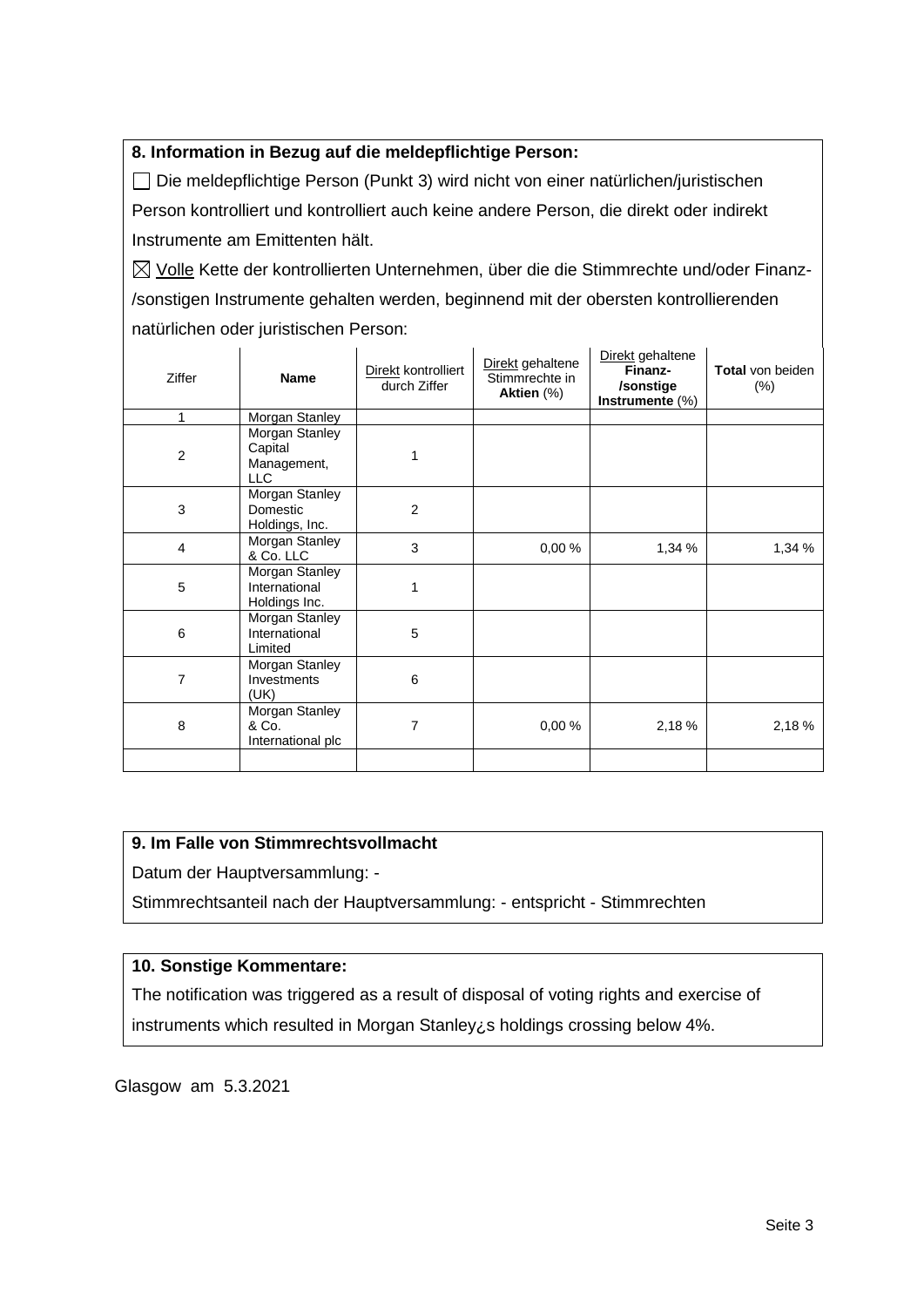# **Major holdings notification pursuant to Sec. 130 to 134 BörseG 2018**

Glasgow , 5.3.2021

## **Overview**

#### **Notification made after deadline**

Caution: In case of violations of major holdings notification rules, please pay attention to Section 137 BörseG 2018 (Suspension of voting rights)

| 1. Issuer: S&T AG |  |
|-------------------|--|
|-------------------|--|

**2. Reason for the notification:** Acquisition or disposal of voting rights

**Other** 

# **3. Person subject to notification obligation**

**Name:** Morgan Stanley

**City:** Wilmington, Delaware

**Country:** USA

#### **4. Name of shareholder(s):**

# **5. Date on which the threshold was crossed or reached:** 3.3.2021

#### **6. Total positions**

|                                                                                | % of voting rights<br>attached to<br>shares $(7.A)$ | % of voting rights<br>through<br>financial/other<br>instruments $(7.B.1 +$<br>7.B.2 | <b>Total</b> of both in %<br>$(7.A + 7.B)$ | Total number of<br>voting rights of<br>issuer |
|--------------------------------------------------------------------------------|-----------------------------------------------------|-------------------------------------------------------------------------------------|--------------------------------------------|-----------------------------------------------|
| Resulting situation on the<br>date on which threshold<br>was crossed / reached | 0.00%                                               | 3.53%                                                                               | 3,53%                                      | 66 096 103                                    |
| Position of previous<br>notification (if applicable)                           | 0.32%                                               | 3.75%                                                                               | 4,07 %                                     |                                               |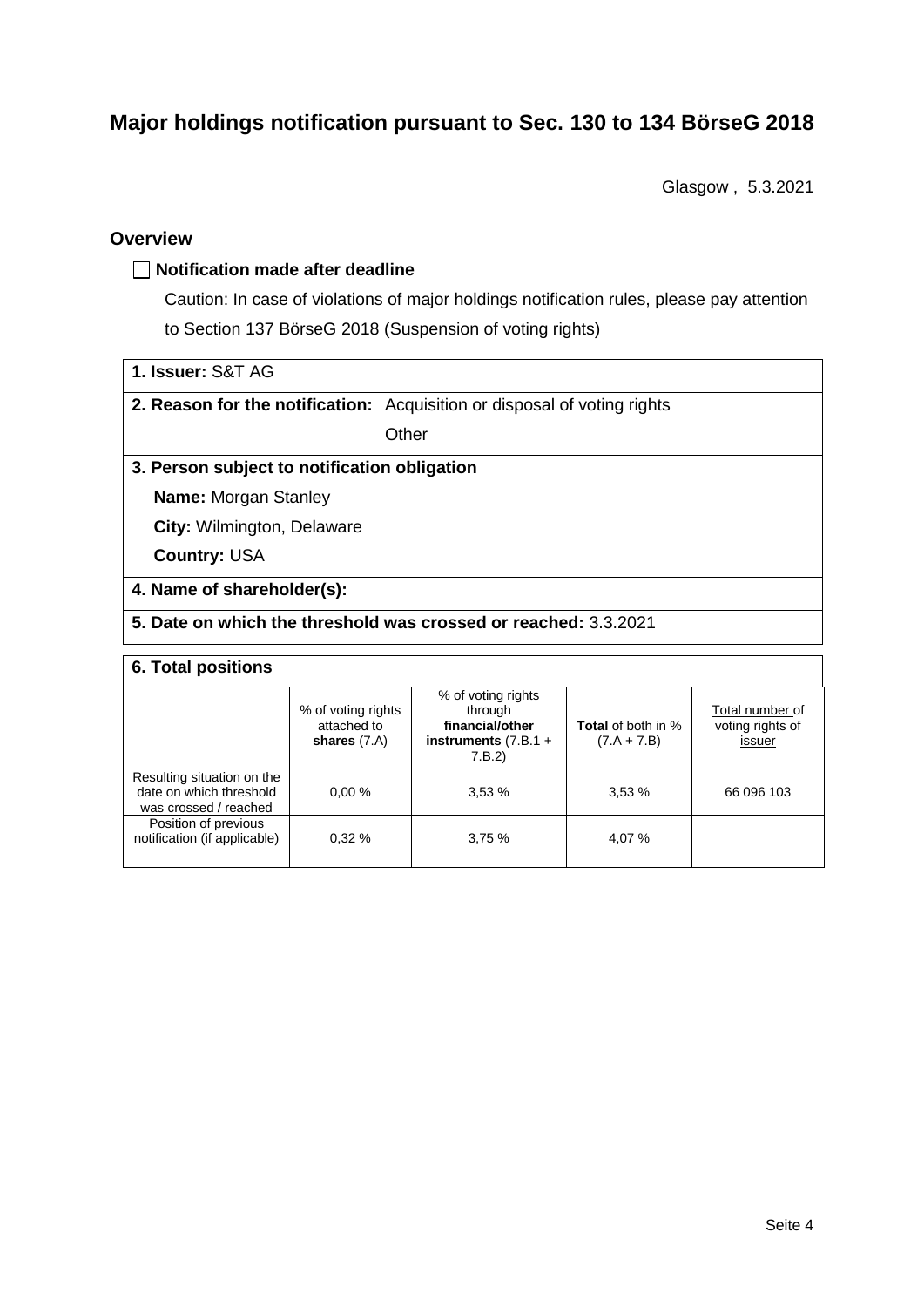# **Details**

# **7. Notified details of the resulting situation:**

| A: Voting rights attached to shares |                                           |                                      |                                    |                                      |  |
|-------------------------------------|-------------------------------------------|--------------------------------------|------------------------------------|--------------------------------------|--|
|                                     | Number of voting rights                   |                                      | % of voting rights                 |                                      |  |
| <b>ISIN Code</b>                    | <b>Direct</b><br>(Sec 130 BörseG<br>2018) | Indirect<br>(Sec 133 BörseG<br>2018) | Direct<br>(Sec 130 BörseG<br>2018) | Indirect<br>(Sec 133 BörseG<br>2018) |  |
| AT0000A0E9W5                        | 0                                         | 0                                    | 0.00%                              | 0.00%                                |  |
| <b>SUBTOTAL A</b>                   | 0                                         |                                      |                                    | 0.00%                                |  |

| B 1: Financial / Other Instruments pursuant to Sec. 131 para. 1 No. 1 BörseG 2018 |                                                                                                                                                         |                     |           |       |  |  |
|-----------------------------------------------------------------------------------|---------------------------------------------------------------------------------------------------------------------------------------------------------|---------------------|-----------|-------|--|--|
| Type of instrument                                                                | Number of voting<br>rights that may be<br>Exercise Period<br><b>Expiration Date</b><br>% of voting rights<br>acquired if the<br>instrument is exercised |                     |           |       |  |  |
| Right of recall over<br>securities lending<br>agreements                          | at any time                                                                                                                                             | at any time         | 2 042 466 | 3.09% |  |  |
|                                                                                   |                                                                                                                                                         | <b>SUBTOTAL B.1</b> | 2 042 466 | 3.09% |  |  |

| B 2: Financial / Other Instruments pursuant to Sec. 131 para. 1 No. 2 BörseG 2018 |                                            |                    |                               |                            |                       |
|-----------------------------------------------------------------------------------|--------------------------------------------|--------------------|-------------------------------|----------------------------|-----------------------|
| Type of instrument                                                                | Expiration<br>Date                         | Exercise<br>Period | Physical /<br>Cash Settlement | Number of<br>voting rights | % of voting<br>rights |
| <b>Retail Structured</b><br>Product                                               | <b>From</b><br>06.08.2068 to<br>19.09.2068 | at any time        | Cash                          | 3 0 4 5                    | 0.00%                 |
| <b>Equity Swap</b>                                                                | 21.01.2022                                 | at any time        | Cash                          | 286 157                    | 0.43%                 |
|                                                                                   |                                            |                    | <b>SUBTOTAL B.2</b>           | 289 202                    | 0.44%                 |